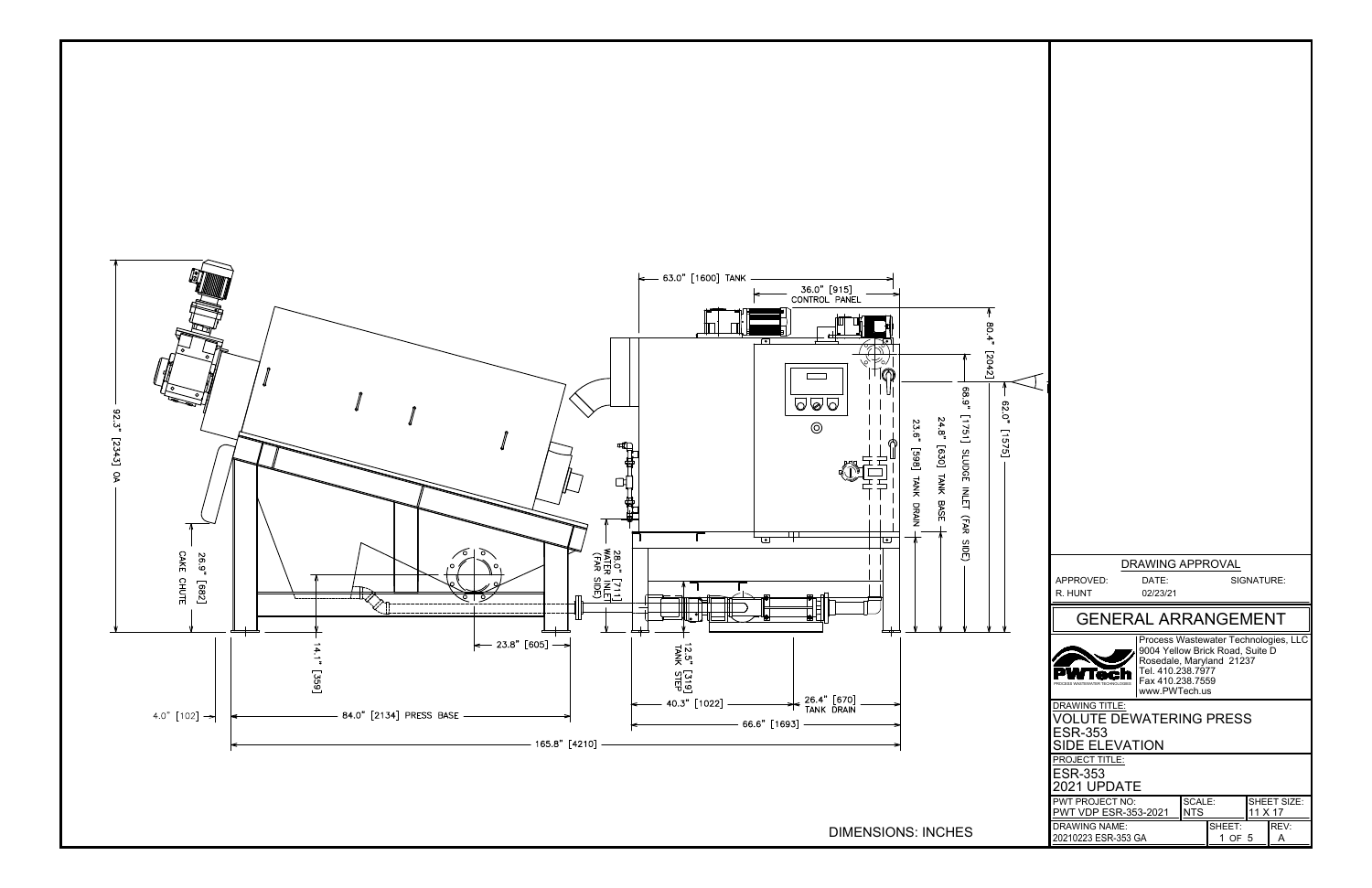

| SLUDGE INLET,<br>ø3" 150#<br>ANSI FLANGE<br>$20.1"$ [512] $\leftarrow$       |                                                                                                                                                                                          |
|------------------------------------------------------------------------------|------------------------------------------------------------------------------------------------------------------------------------------------------------------------------------------|
| ۰<br>$\circ$<br>44.7" [1134] TANK BASE<br>55.7" [1414]<br>e<br>De<br>$\circ$ |                                                                                                                                                                                          |
| ਧ                                                                            | DRAWING APPROVAL                                                                                                                                                                         |
| ANK BASE -                                                                   | APPROVED:<br>DATE:<br>SIGNATURE:<br>R. HUNT<br>02/23/21                                                                                                                                  |
|                                                                              | <b>GENERAL ARRANGEMENT</b>                                                                                                                                                               |
|                                                                              | Process Wastewater Technologies, LLC<br>9004 Yellow Brick Road, Suite D<br>Rosedale, Maryland 21237<br>Tel. 410.238.7977<br>Fax 410.238.7559<br>WASTEWATER TECHNOLOGIES<br>www.PWTech.us |
|                                                                              | <b>DRAWING TITLE:</b><br><b>VOLUTE DEWATERING PRESS</b><br><b>ESR-353</b><br><b>PLAN VIEW</b><br><b>PROJECT TITLE:</b><br><b>ESR-353</b><br>2021 UPDATE                                  |
|                                                                              | PWT PROJECT NO:<br>SHEET SIZE:<br>SCALE:<br><b>NTS</b><br><b>PWT VDP ESR-353-2021</b><br>11 X 17<br><b>DRAWING NAME:</b><br>SHEET:<br>REV:                                               |
| DIMENSIONS: INCHES                                                           | 20210223 ESR-353 GA<br>2 OF 5<br>A                                                                                                                                                       |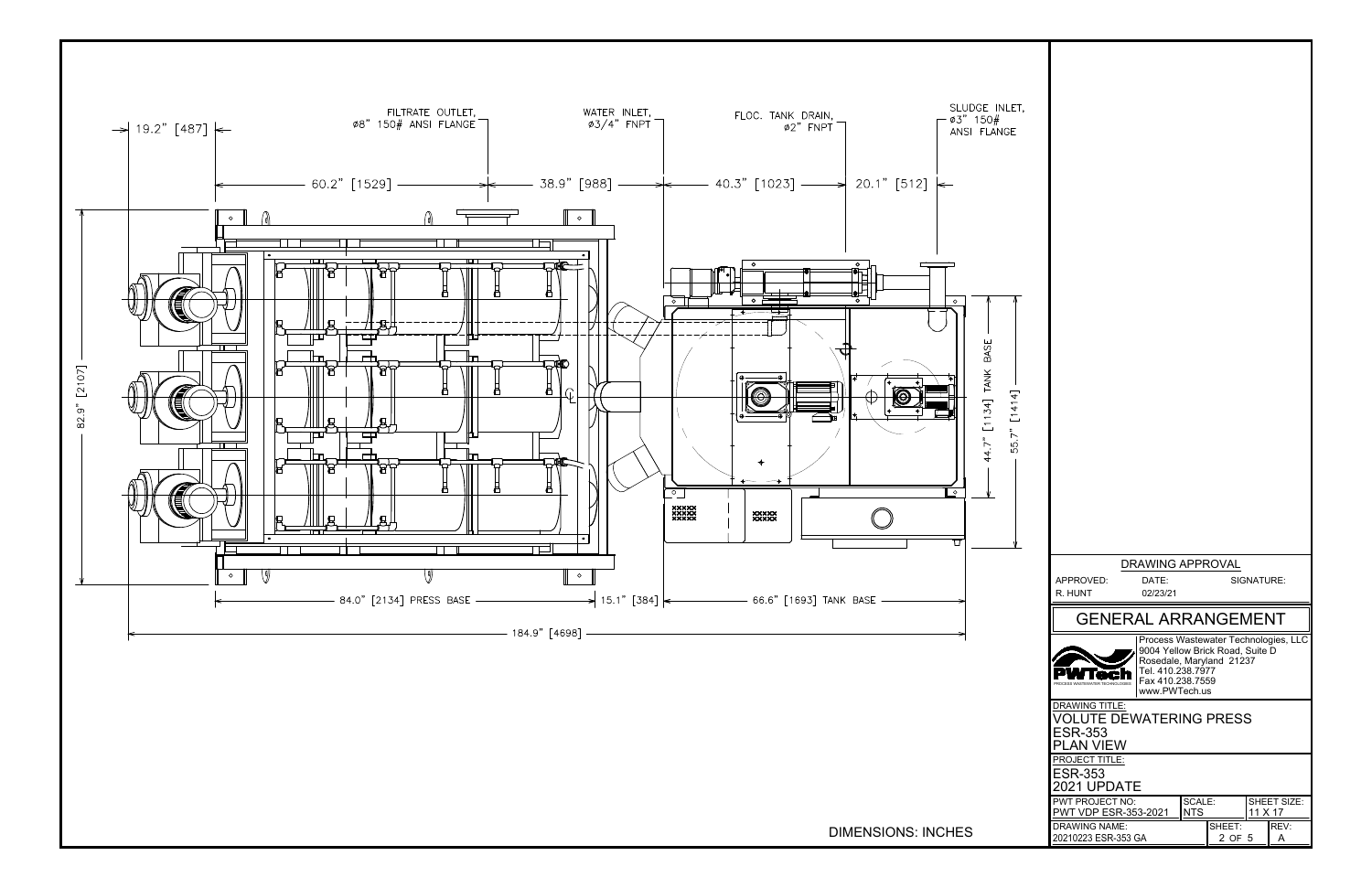

| 92.3" [2343] OA<br>$\circ$<br>$\circ$<br>$[682]$<br>CHUTE |                                                                                                                                                                                          |
|-----------------------------------------------------------|------------------------------------------------------------------------------------------------------------------------------------------------------------------------------------------|
| 26.9"<br>CAKE                                             | DRAWING APPROVAL<br>APPROVED:<br>DATE:<br>SIGNATURE:<br>02/23/21<br>R. HUNT                                                                                                              |
|                                                           | <b>GENERAL ARRANGEMENT</b>                                                                                                                                                               |
|                                                           | Process Wastewater Technologies, LLC<br>9004 Yellow Brick Road, Suite D<br>Rosedale, Maryland 21237<br>Tel. 410.238.7977<br>Fax 410.238.7559<br>WASTEWATER TECHNOLOGIES<br>www.PWTech.us |
|                                                           | <b>DRAWING TITLE:</b><br><b>VOLUTE DEWATERING PRESS</b><br><b>ESR-353</b><br>PRESS AND TANK END ELEVATION                                                                                |
|                                                           | <b>PROJECT TITLE:</b><br><b>ESR-353</b><br>2021 UPDATE<br>PWT PROJECT NO:<br>SCALE:<br>SHEET SIZE:                                                                                       |
| <b>DIMENSIONS: INCHES</b>                                 | PWT VDP ESR-353-2021<br><b>NTS</b><br>11 X 17<br><b>DRAWING NAME:</b><br>REV:<br>SHEET:<br>20210223 ESR-353 GA<br>3 OF 5<br>A                                                            |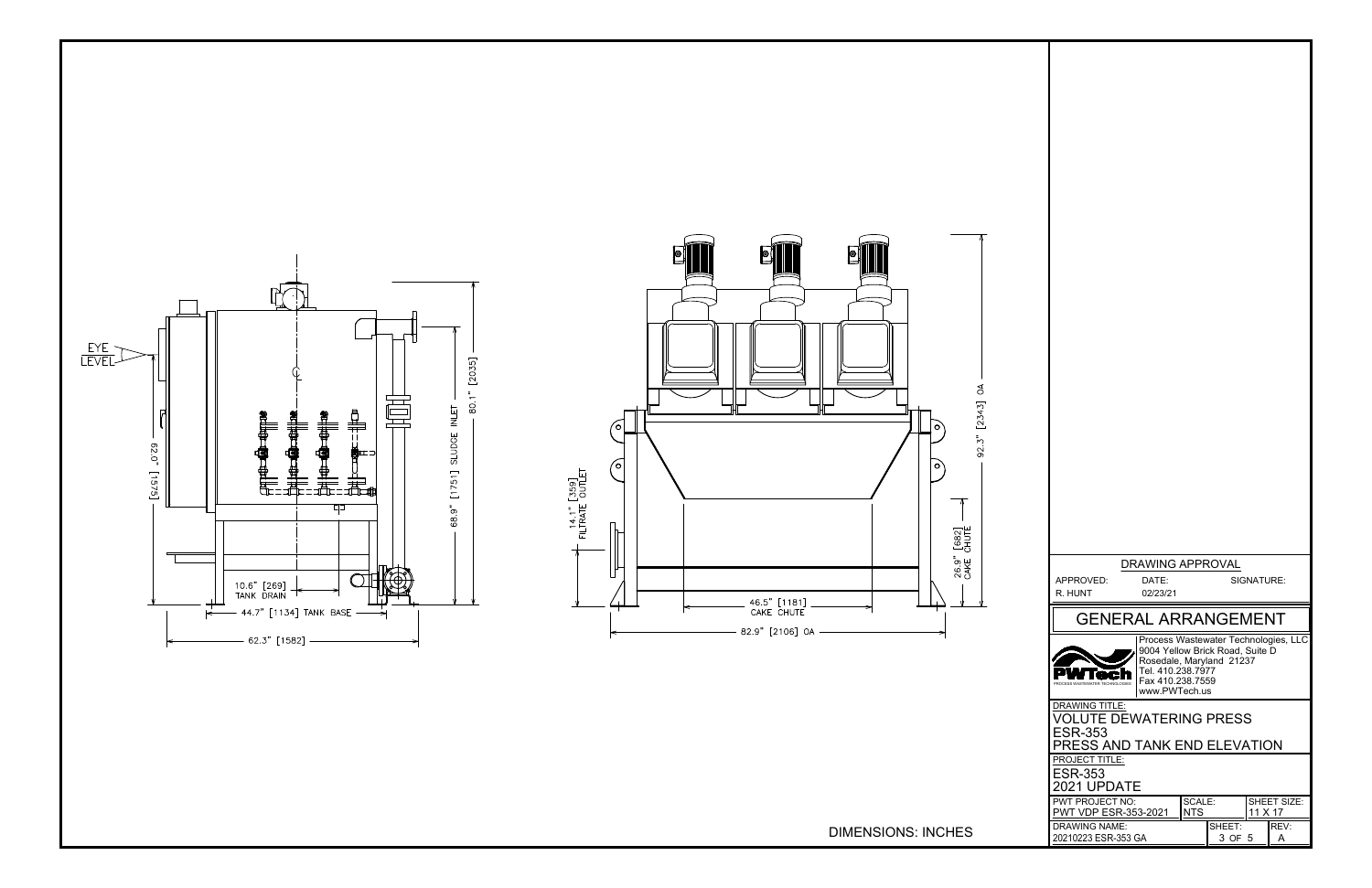

| $[1134]$<br>$[1071]$<br>$\circ$                                                                          |                                                                                                                                                                                                  |
|----------------------------------------------------------------------------------------------------------|--------------------------------------------------------------------------------------------------------------------------------------------------------------------------------------------------|
| [1693]<br>66.6"<br>$\circ$<br>$\frac{15.1" [384]}{[4210] - 1}$<br>65.8"<br>$\circ$<br>[2134]<br>$\Omega$ |                                                                                                                                                                                                  |
| ≿<br>84.0"<br>$\infty$<br>PLATE,                                                                         | DRAWING APPROVAL<br>APPROVED:<br>DATE:<br>SIGNATURE:<br>R. HUNT<br>02/23/21                                                                                                                      |
| $\frac{5}{16}$                                                                                           | <b>GENERAL ARRANGEMENT</b>                                                                                                                                                                       |
| o                                                                                                        | Process Wastewater Technologies, LLC<br>9004 Yellow Brick Road, Suite D<br>Rosedale, Maryland 21237<br>Tel. 410.238.7977<br>Fax 410.238.7559<br>PROCESS WASTEWATER TECHNOLOGIES<br>www.PWTech.us |
| $[2005]$ -<br>$[2107]$ -                                                                                 | <b>DRAWING TITLE:</b><br><b>VOLUTE DEWATERING PRESS</b><br><b>ESR-353</b><br><b>ANCHOR POINTS &amp; REC. SPACE</b>                                                                               |
|                                                                                                          | <b>PROJECT TITLE:</b><br><b>ESR-353</b><br>2021 UPDATE<br>PWT PROJECT NO:<br>SCALE:<br>SHEET SIZE:                                                                                               |
|                                                                                                          | <b>NTS</b><br>PWT VDP ESR-353-2021<br>11 X 17<br><b>DRAWING NAME:</b><br>REV:<br>SHEET:                                                                                                          |
| DIMENSIONS: INCHES                                                                                       | 20210223 ESR-353 GA<br>4 OF 5<br>$\overline{A}$                                                                                                                                                  |